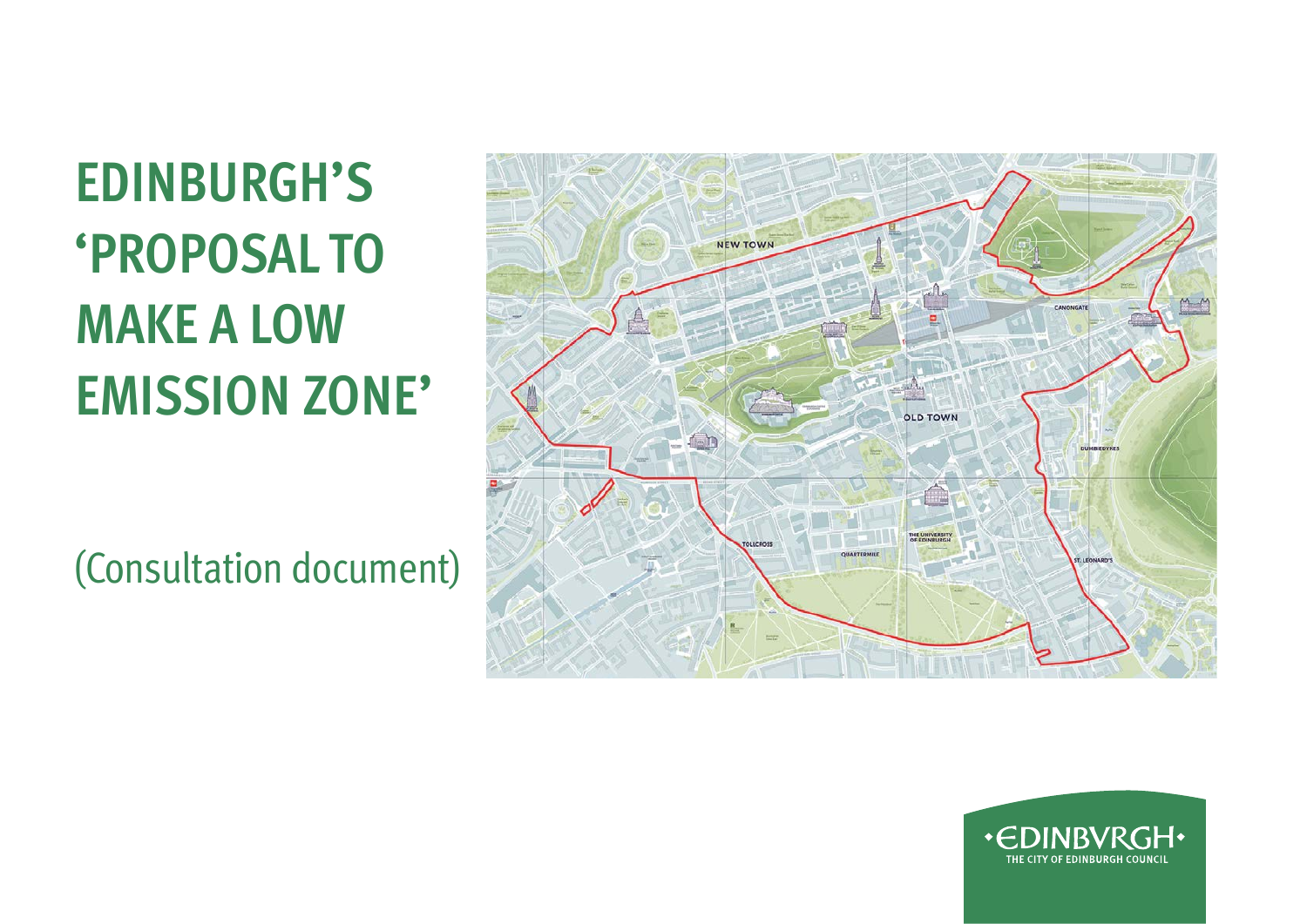## **CONTENTS**

| 2.1<br>3.1<br>3.2<br>3.3<br>3.4<br>4.1<br>Figure 1 - Proposed Low Emission Zone Boundary.3<br>Table 1 - List of streets within the proposed Low Emission Zone boundary.4<br>4.2<br>4.3<br>4.4<br>Table 2: Vehicle types within scope of the LEZ.10<br>4.5<br>Table 3 - Exempt vehicle types.11<br>4.6<br>Table $4$ – LEZ penalty rates and surcharges .12<br>4.7<br>4.8 |  |                                                                                   |
|-------------------------------------------------------------------------------------------------------------------------------------------------------------------------------------------------------------------------------------------------------------------------------------------------------------------------------------------------------------------------|--|-----------------------------------------------------------------------------------|
|                                                                                                                                                                                                                                                                                                                                                                         |  |                                                                                   |
|                                                                                                                                                                                                                                                                                                                                                                         |  |                                                                                   |
|                                                                                                                                                                                                                                                                                                                                                                         |  |                                                                                   |
|                                                                                                                                                                                                                                                                                                                                                                         |  | Low Emission Zone, City Mobility Plan and Edinburgh City Centre Transformation. 1 |
|                                                                                                                                                                                                                                                                                                                                                                         |  |                                                                                   |
|                                                                                                                                                                                                                                                                                                                                                                         |  |                                                                                   |
|                                                                                                                                                                                                                                                                                                                                                                         |  |                                                                                   |
|                                                                                                                                                                                                                                                                                                                                                                         |  |                                                                                   |
|                                                                                                                                                                                                                                                                                                                                                                         |  |                                                                                   |
|                                                                                                                                                                                                                                                                                                                                                                         |  |                                                                                   |
|                                                                                                                                                                                                                                                                                                                                                                         |  |                                                                                   |
|                                                                                                                                                                                                                                                                                                                                                                         |  |                                                                                   |
|                                                                                                                                                                                                                                                                                                                                                                         |  |                                                                                   |
|                                                                                                                                                                                                                                                                                                                                                                         |  |                                                                                   |
|                                                                                                                                                                                                                                                                                                                                                                         |  |                                                                                   |
|                                                                                                                                                                                                                                                                                                                                                                         |  |                                                                                   |
|                                                                                                                                                                                                                                                                                                                                                                         |  |                                                                                   |
|                                                                                                                                                                                                                                                                                                                                                                         |  |                                                                                   |
|                                                                                                                                                                                                                                                                                                                                                                         |  |                                                                                   |
|                                                                                                                                                                                                                                                                                                                                                                         |  |                                                                                   |
|                                                                                                                                                                                                                                                                                                                                                                         |  |                                                                                   |
|                                                                                                                                                                                                                                                                                                                                                                         |  |                                                                                   |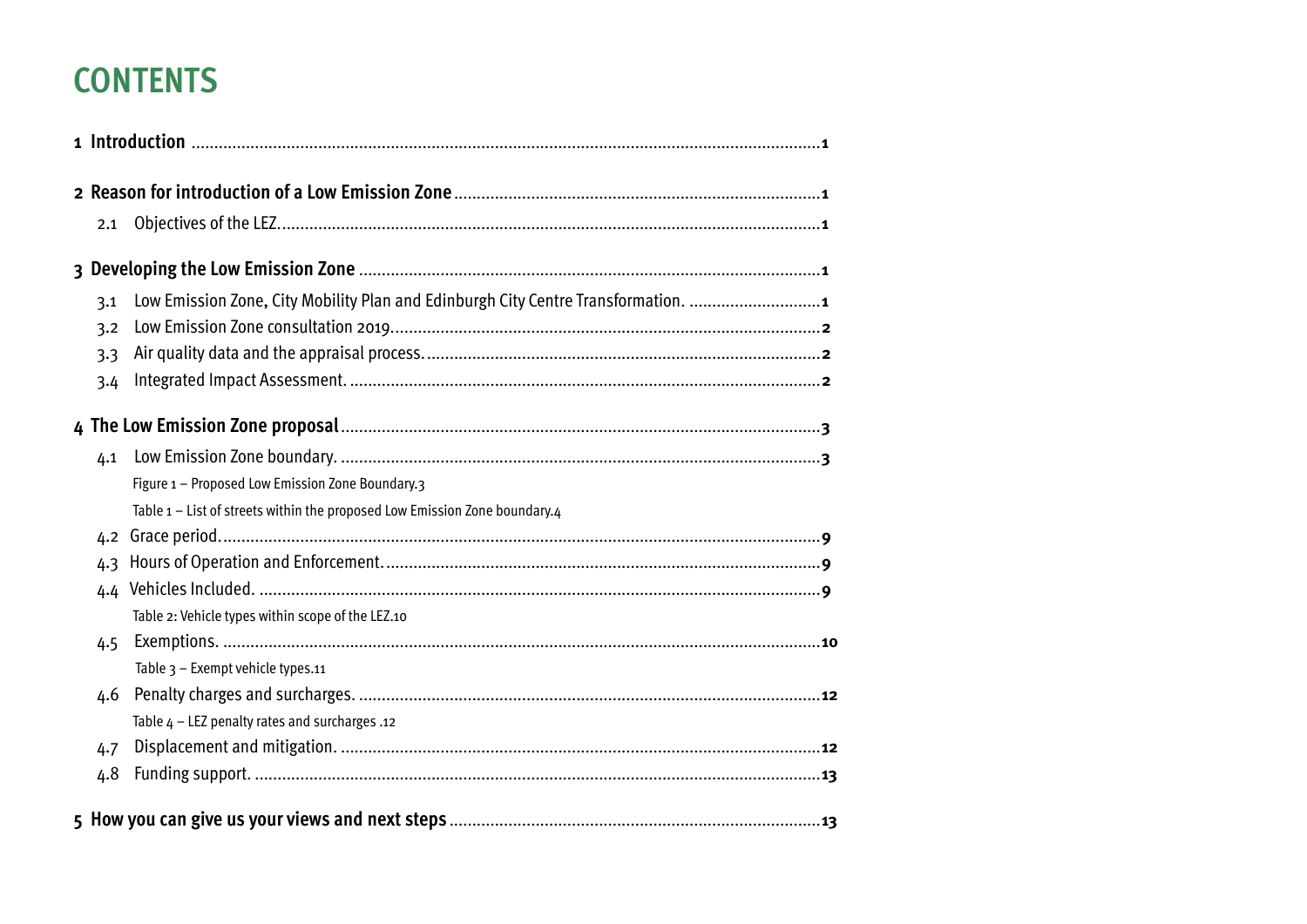#### <span id="page-2-0"></span>1 INTRODUCTION

Under the powers granted by the [Transport \(Scotland\) Act 2019,](https://www.legislation.gov.uk/asp/2019/17/enacted) and in accordance with [The Low Emission Zones \(Emission Standards,](https://www.legislation.gov.uk/ssi/2021/177/contents/made)  [Exemptions and Penalty Charges\) \(Scotland\) Regulations 2021](https://www.legislation.gov.uk/ssi/2021/177/contents/made) and [The Low Emission Zones \(Scotland\) Regulations 2021](https://www.legislation.gov.uk/ssi/2021/26/contents/made), the City of Edinburgh Council proposes to introduce a Low Emission Zone (LEZ) in Edinburgh.

#### 2 REASON FOR INTRODUCTION OF A LOW EMISSION ZONE

Air quality is improving year on year, but there are still locations across the City where legal air quality standards for human health are not being met. Road transport is a significant contributor to poor air quality. Air pollution especially impacts on the more vulnerable members of society - the very young and the elderly or those with existing health conditions such as asthma, respiratory and heart disease. This makes air quality an important health inequalities issue.

Transport generates just over one-sixth of Scotland's total PM10 and over onethird of the total emissions of nitrogen oxides (NOx). Most of these emissions are caused by road transport.<sup>1</sup>

Fine particulate matter is associated with around 200 attributable deaths in Edinburgh and around 22,500 lost life years across the Scottish population. The health impacts of poor air quality in the UK have been estimated at £15 billion per year.<sup>2</sup>

LEZs help to improve air quality by discouraging the most polluting vehicles from entering a specified area - this helps to improve public health and wellbeing and will help Edinburgh to meet legal obligations on improving air quality.

#### **2.1 Objectives of the LEZ**

The objectives of the proposed Low Emission Zone in Edinburgh are:

- contribute towards reduction of NO2 emissions in fulfilment of section 87(1) of the Environment Act (1995)
- contribute towards reduction of greenhouse gas emissions in fulfilment of Part 1 of the Climate Change (Scotland) Act 2009
- minimise the impact from traffic displacement across the city's transport network, related to LEZ scheme
- strategically align with the Council's sustainable transport, active travel and placemaking objectives
- strategically align with [national funding provision policies](https://www.lowemissionzones.scot/funding), supporting individual and business adaptation.



<sup>1</sup> Scottish Government, [Cleaner air for Scotland, the road to a healthier future](https://www.gov.scot/publications/cleaner-air-scotland-road-healthier-future/)

<sup>2</sup> Health Protection Scotland, [Air Pollution and Health Briefing Note, Mortality](https://www.hps.scot.nhs.uk/web-resources-container/air-pollution-and-health-briefing-note-mortality-associated-with-exposure-to-fine-particulate-matter-pm25-attributable-mortality-in-scotland/)  [associated with exposure to fine particulate matter \(PM2.5 Attributable Mortality\) in](https://www.hps.scot.nhs.uk/web-resources-container/air-pollution-and-health-briefing-note-mortality-associated-with-exposure-to-fine-particulate-matter-pm25-attributable-mortality-in-scotland/)  **[Scotland](https://www.hps.scot.nhs.uk/web-resources-container/air-pollution-and-health-briefing-note-mortality-associated-with-exposure-to-fine-particulate-matter-pm25-attributable-mortality-in-scotland/)**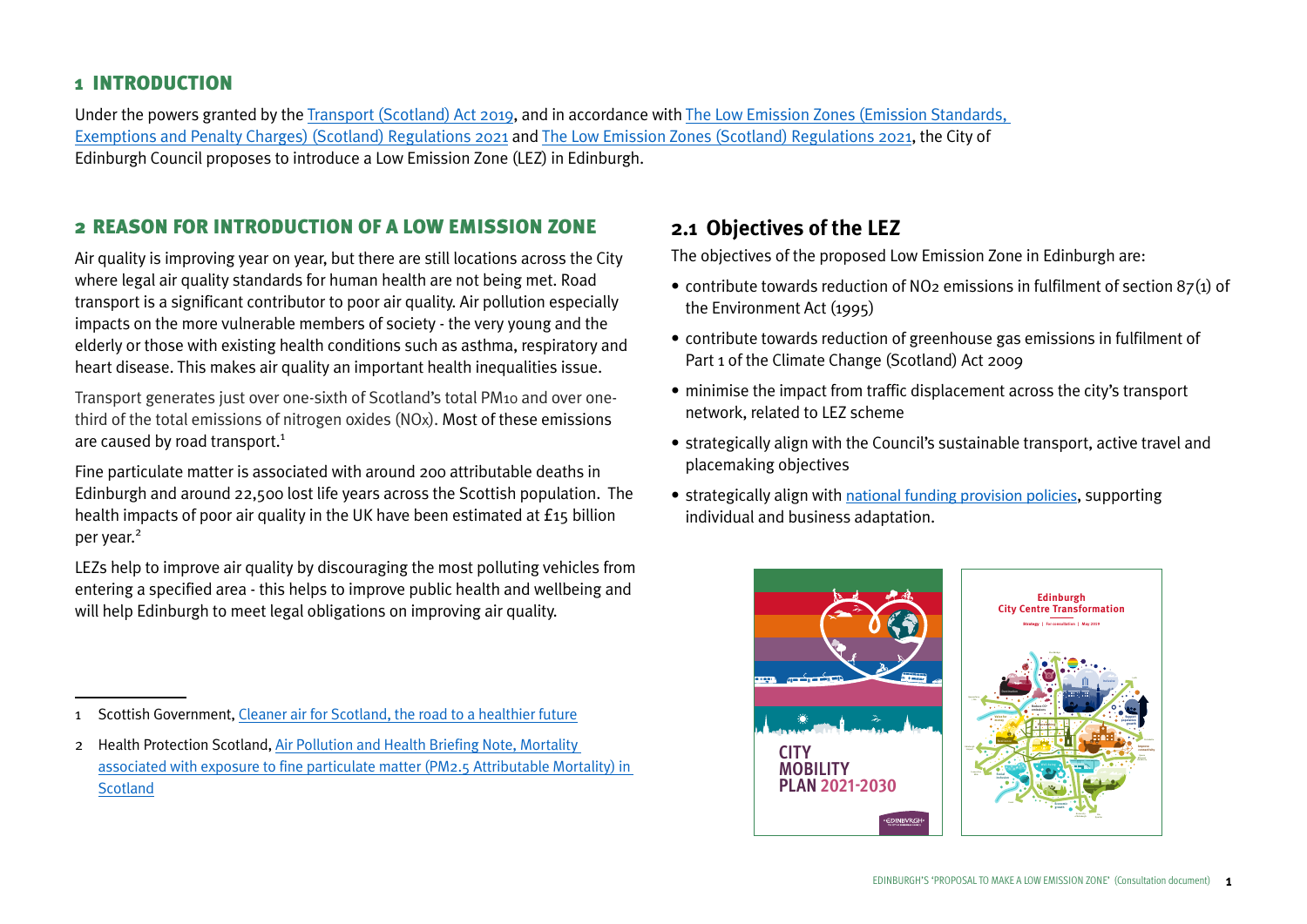## <span id="page-3-0"></span>3 DEVELOPING THE LOW EMISSION ZONE

## **3.1 Low Emission Zone, City Mobility Plan and Edinburgh City Centre Transformation**

Edinburgh's Low Emission Zone has been developed alongside the City Mobility Plan (CMP), Edinburgh's 10 year local transport strategy and the Edinburgh City Centre Transformation project (ECCT). Together these projects aim to improve health, wellbeing, placemaking and connectivity and have a key focus on prioritising sustainable travel choices to support the city's 2030 net zero carbon target, reducing the need for private car use and creating more pleasant environments for people to live, work and enjoy leisure time.

In summer 2018 joint consultation on the CMP, LEZ, and CCT was undertaken to understand views and opinions on all three projects. The consultation, 'Connecting our City, Transforming our Places' sought views on options for both a city centre and a extended urban LEZ boundary.

## **3.2 Low Emission Zone consultation 2019**

In December 2018 the Council's Annual Air Quality Update showed that, despite improvements to air quality in Edinburgh, there were still areas where air quality still exceeded legal limits, particularly in the city centre. This led to the development of proposals for a city centre LEZ boundary to include all vehicle types, and an extended urban area boundary to include commercialtype vehicles only. To obtain views on the proposal public consultation was undertaken between 27 May and 21 July 2019.

## **3.3 Air quality data and the appraisal process**

Since the consultation in 2019 extensive work has been done to gather and assess data to understand air quality and how a LEZ can help improve air quality. This assessment and analysis has not been done in isolation – it has been undertaken in partnership with the Scottish Environmental Protection Agency (SEPA), Transport Scotland, the regional transport authority (SEStran) and neighbouring local authorities. In addition, regular collaboration with the other three cities implementing LEZs, Aberdeen, Dundee and Glasgow, will ensure a consistent approach to how LEZs operate in Scotland.

A National Low Emission Framework appraisal, incorporating the objectives set out in section 2.1 and other key principles was considered against three different options for Edinburgh's LEZ:

- Option 1 City Centre LEZ based on the boundary as proposed for the consultation undertaken in 2019 but with minor amendments
- Option 2 City Centre LEZ a revised city centre boundary
- Option 3 City Centre and Extended Urban Area LEZs which included either one of the above City Centre boundaries plus the addition of a boundary covering the wider urban area, roughly within the City Bypass.

## **3.4 Integrated Impact Assessment**

To understand the impacts of the proposed Low Emission Zone on individuals and groups an [Integrated Impact Assessment](https://www.edinburgh.gov.uk/impactassessments) has been carried out. The findings of this work highlight the need to ensure support for groups that are most affected, and that time is given (grace period) to ensure people are well informed and have time to prepare, prior to the introduction of the LEZ.

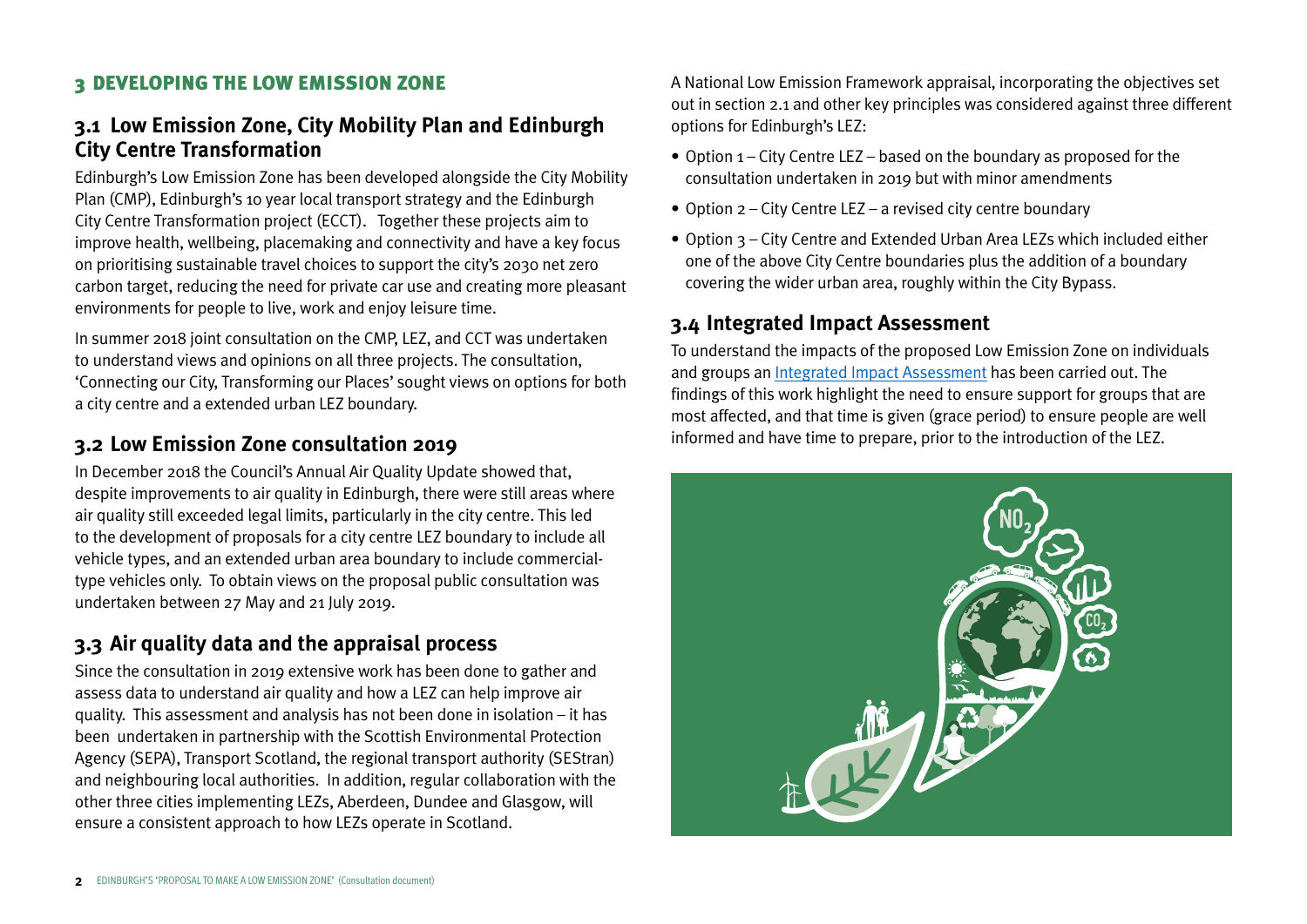## <span id="page-4-0"></span>4 THE LOW EMISSION ZONE PROPOSAL

#### **4.1 Low Emission Zone boundary**

The proposal for the LEZ is for a compact, city centre boundary. But for a few minor amendments this is the boundary that saw a small majority of respondents favour through the consultation undertaken in 2019. The proposal for a city centre boundary is further supported by the analysis of air quality data which suggests that this will have maximum impact on air quality improvements.

Figure 1 denotes the boundary of the LEZ and streets covered by the scheme are specified in table 1.

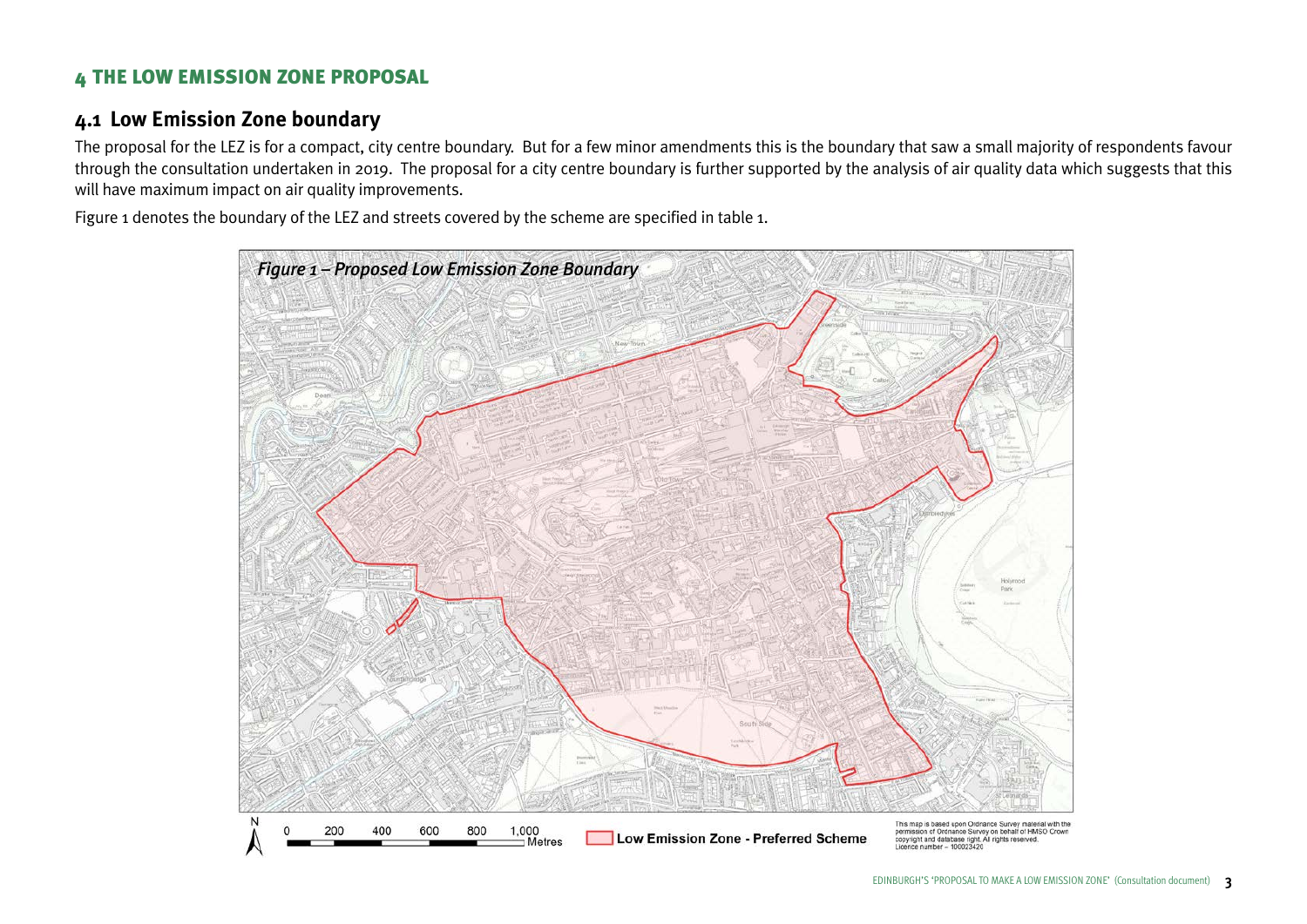#### <span id="page-5-0"></span>*Table 1 – List of streets within the proposed Low Emission Zone boundary*

| <b>Road within LEZ Boundary</b> | <b>Detail</b>      |
|---------------------------------|--------------------|
| <b>Abbeyhill Crescent</b>       | <b>Full length</b> |
| <b>Alva Street</b>              | <b>Full length</b> |
| <b>Archibald Place</b>          | <b>Full length</b> |
| <b>Atholl Crescent</b>          | <b>Full length</b> |
| <b>Atholl Crescent Lane</b>     | <b>Full length</b> |
| <b>Bakehouse Close</b>          | <b>Full length</b> |
| <b>Bernard Terrace</b>          | <b>Full length</b> |
| <b>Blackfriars Street</b>       | <b>Full length</b> |
| <b>Blair Street</b>             | <b>Full length</b> |
| <b>Boroughloch</b>              | <b>Full length</b> |
| <b>Boroughloch Square</b>       | <b>Full length</b> |
| <b>Borthwick's Close</b>        | <b>Full length</b> |
| <b>Boyd's Entry</b>             | <b>Full length</b> |
| <b>Bread Street</b>             | <b>Full length</b> |
| <b>Bread Street Lane</b>        | <b>Full length</b> |
| <b>Brighton Street</b>          | <b>Full length</b> |
| <b>Bristo Place</b>             | <b>Full length</b> |
| <b>Bristo Port</b>              | <b>Full length</b> |
| <b>Brown's Close</b>            | <b>Full length</b> |
| <b>Brown's Court</b>            | <b>Full length</b> |
| <b>Buccleuch Place</b>          | <b>Full length</b> |
| <b>Buccleuch Place Lane</b>     | <b>Full length</b> |
| <b>Buccleuch Street</b>         | <b>Full length</b> |
| <b>Buccleuch Terrace</b>        | <b>Full length</b> |
| <b>Bull's Close</b>             | <b>Full length</b> |

| <b>Road within LEZ Boundary</b> | <b>Detail</b>      |
|---------------------------------|--------------------|
| <b>Calton Hill</b>              | <b>Full length</b> |
| <b>Calton Road</b>              | <b>Full length</b> |
| <b>Cambridge Street</b>         | <b>Full length</b> |
| <b>Cambridge Street Lane</b>    | <b>Full length</b> |
| <b>Campbell's Close</b>         | <b>Full length</b> |
| <b>Candlemaker Row</b>          | <b>Full length</b> |
| <b>Canning Street</b>           | <b>Full length</b> |
| <b>Canning Street Lane</b>      | <b>Full length</b> |
| Canongate                       | <b>Full length</b> |
| <b>Castle Street</b>            | <b>Full length</b> |
| <b>Castle Terrace</b>           | <b>Full length</b> |
| <b>Castlehill</b>               | <b>Full length</b> |
| <b>Cathedral Lane</b>           | <b>Full length</b> |
| <b>Chalmers Close</b>           | <b>Full length</b> |
| <b>Chalmers Street</b>          | <b>Full length</b> |
| <b>Chambers Street</b>          | <b>Full length</b> |
| <b>Chapel Street</b>            | <b>Full length</b> |
| <b>Charles Street</b>           | <b>Full length</b> |
| <b>Charles Street Lane</b>      | <b>Full length</b> |
| <b>Charlotte Lane</b>           | <b>Full length</b> |
| <b>Charlotte Square</b>         | <b>Full length</b> |
| <b>Charteris Place</b>          | <b>Full length</b> |
| <b>Chester Street Mews</b>      | <b>Full length</b> |
| <b>Chuckie Pend</b>             | <b>Full length</b> |
| <b>Clerk Street</b>             | <b>Full length</b> |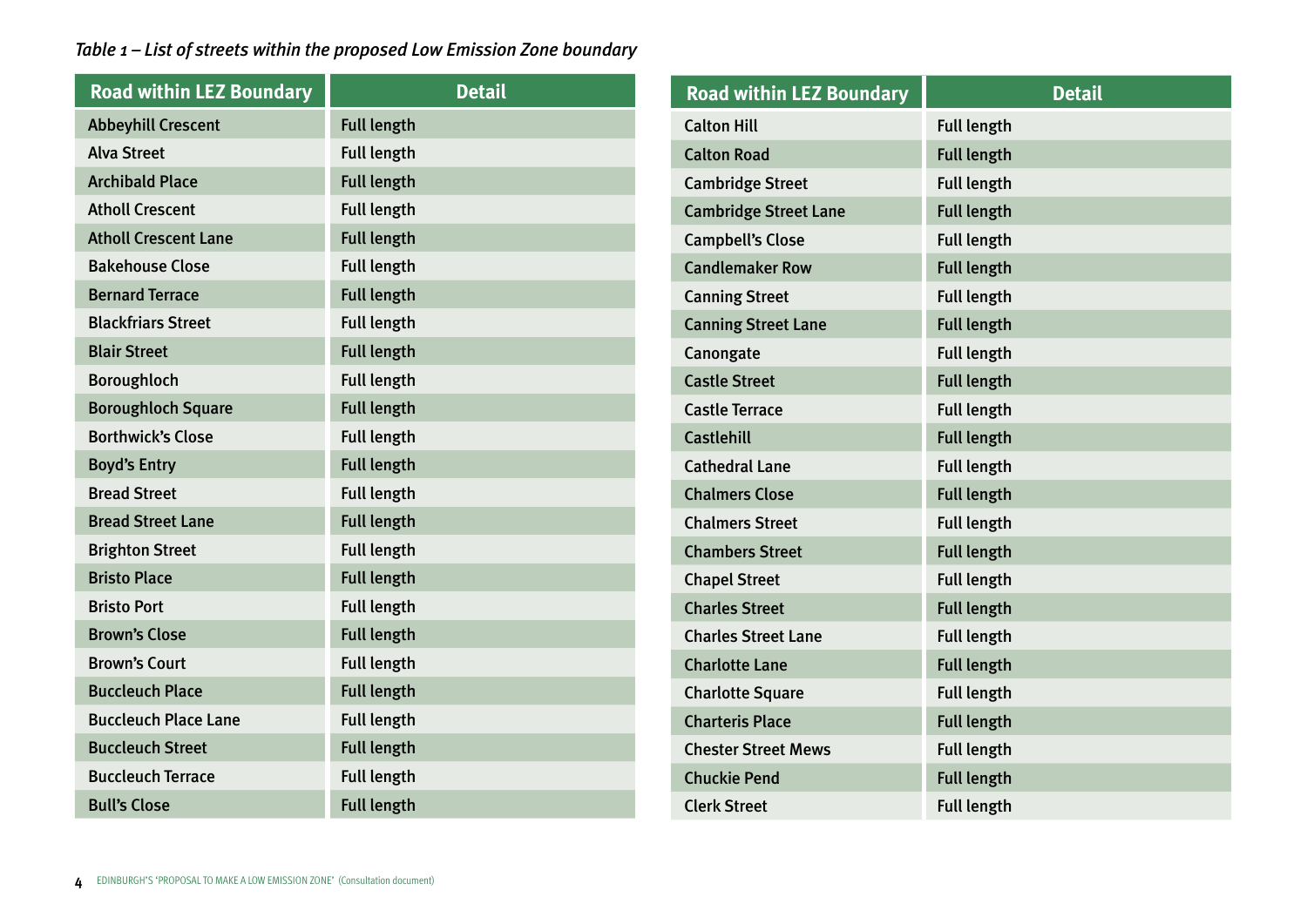| <b>Road within LEZ Boundary</b> | <b>Detail</b>      |
|---------------------------------|--------------------|
| <b>Clyde Street North Lane</b>  | <b>Full length</b> |
| <b>Coates Crescent</b>          | <b>Full length</b> |
| <b>Cockburn Street</b>          | <b>Full length</b> |
| <b>Coinyie-House Close</b>      | <b>Full length</b> |
| <b>College Wynd</b>             | <b>Full length</b> |
| <b>Cooper's Close</b>           | <b>Full length</b> |
| <b>Cornwall Street</b>          | <b>Full length</b> |
| <b>Cowan's Close</b>            | <b>Full length</b> |
| Cowgate                         | <b>Full length</b> |
| Cowgatehead                     | <b>Full length</b> |
| <b>Cranston Street</b>          | <b>Full length</b> |
| <b>Crichton Street</b>          | <b>Full length</b> |
| <b>Crichton's Close</b>         | <b>Full length</b> |
| <b>Davie Street</b>             | <b>Full length</b> |
| <b>Drummond Street</b>          | <b>Full length</b> |
| <b>Dunbar's Close</b>           | <b>Full length</b> |
| <b>Dyer's Close</b>             | <b>Full length</b> |
| <b>East Adam Street</b>         | <b>Full length</b> |
| <b>East Crosscauseway</b>       | <b>Full length</b> |
| <b>East Fountainbridge</b>      | <b>Full length</b> |
| <b>East Market Street</b>       | <b>Full length</b> |
| <b>Elder Street</b>             | <b>Full length</b> |
| <b>Forrest Hill</b>             | <b>Full length</b> |
| <b>Forrest Road</b>             | <b>Full length</b> |
| <b>Forsyth's Close</b>          | <b>Full length</b> |

| <b>Road within LEZ Boundary</b> | <b>Detail</b>      |
|---------------------------------|--------------------|
| <b>Frederick Street</b>         | <b>Full length</b> |
| <b>Galloway's Entry</b>         | <b>Full length</b> |
| <b>Geddes' Entry</b>            | <b>Full length</b> |
| <b>Gentle's Entry</b>           | <b>Full length</b> |
| <b>George IV Bridge</b>         | <b>Full length</b> |
| <b>George Square</b>            | <b>Full length</b> |
| <b>George Square Lane</b>       | <b>Full length</b> |
| <b>George Street</b>            | <b>Full length</b> |
| <b>Gifford Park</b>             | <b>Full length</b> |
| <b>Gilmour Street</b>           | <b>Full length</b> |
| <b>Gilmour's Entry</b>          | <b>Full length</b> |
| <b>Gladstone Court</b>          | <b>Full length</b> |
| <b>Glen Street</b>              | <b>Full length</b> |
| <b>Glenfinlas Street</b>        | <b>Full length</b> |
| <b>Grassmarket</b>              | <b>Full length</b> |
| <b>Gray's Court</b>             | <b>Full length</b> |
| <b>Grindlay Street</b>          | <b>Full length</b> |
| <b>Grindlay Street Court</b>    | <b>Full length</b> |
| <b>Gullan's Close</b>           | <b>Full length</b> |
| <b>Guthrie Street</b>           | <b>Full length</b> |
| <b>Haddon's Court</b>           | <b>Full length</b> |
| <b>Hamilton's Folly Mews</b>    | <b>Full length</b> |
| <b>Hammermen's Entry</b>        | <b>Full length</b> |
| <b>Hanover Street</b>           | <b>Full length</b> |
| <b>Hardwell Close</b>           | <b>Full length</b> |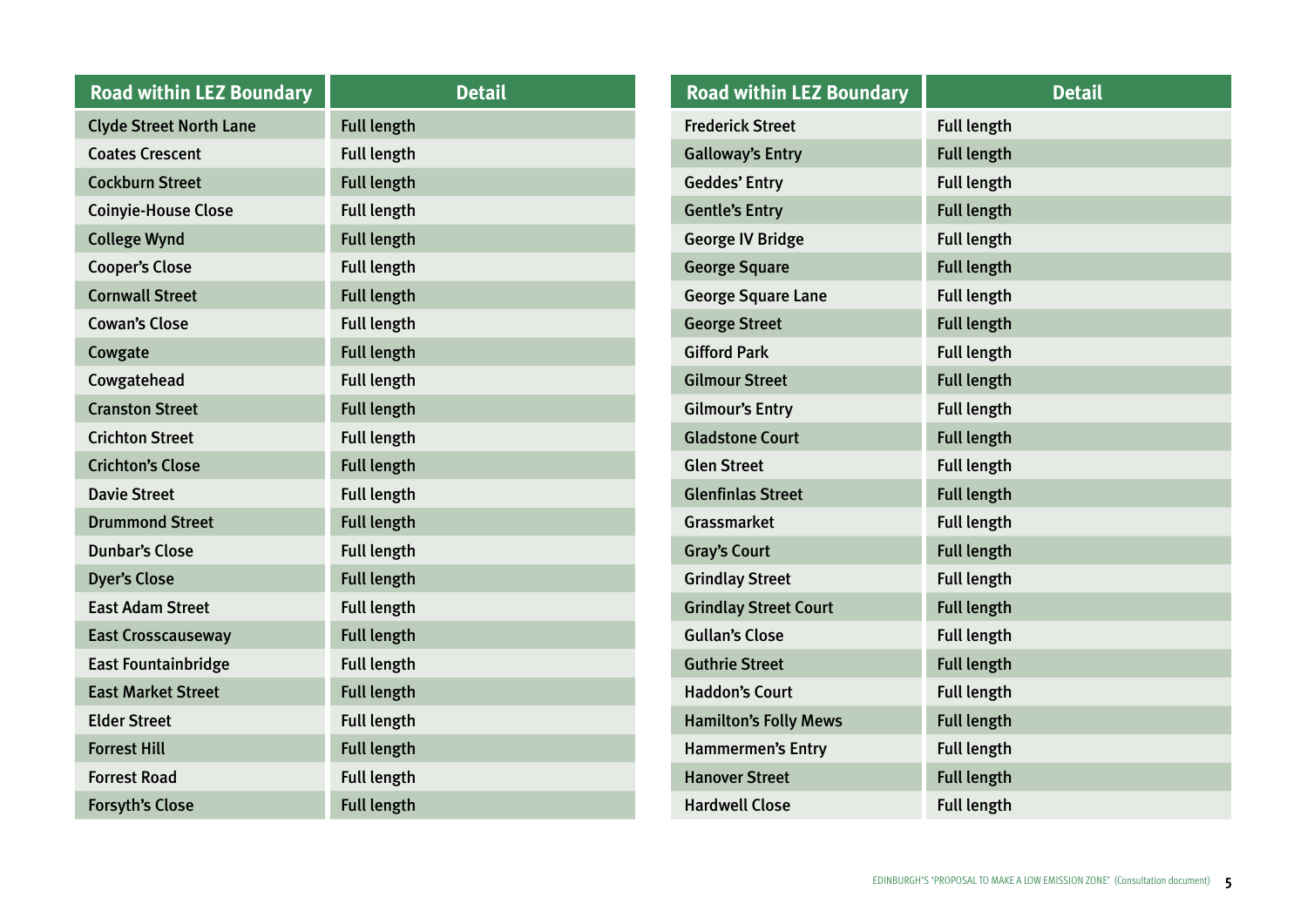| <b>Road within LEZ Boundary</b> | <b>Detail</b>      |
|---------------------------------|--------------------|
| <b>Hastie's Close</b>           | <b>Full length</b> |
| <b>Heriot Bridge</b>            | <b>Full length</b> |
| <b>High Riggs</b>               | <b>Full length</b> |
| <b>High School Wynd</b>         | <b>Full length</b> |
| <b>High School Yards</b>        | <b>Full length</b> |
| <b>High Street</b>              | <b>Full length</b> |
| <b>Hill Place</b>               | <b>Full length</b> |
| <b>Hill Square</b>              | <b>Full length</b> |
| <b>Hill Street</b>              | <b>Full length</b> |
| <b>Hill Street North Lane</b>   | <b>Full length</b> |
| <b>Hill Street South Lane</b>   | <b>Full length</b> |
| <b>Hope Park Crescent</b>       | <b>Full length</b> |
| <b>Hope Park Terrace</b>        | <b>Full length</b> |
| <b>Hope Street</b>              | <b>Full length</b> |
| <b>Howden Street</b>            | <b>Full length</b> |
| <b>Hunter Square</b>            | <b>Full length</b> |
| <b>Hunter's Close</b>           | <b>Full length</b> |
| <b>Hutton Road</b>              | <b>Full length</b> |
| <b>Hyndford's Close</b>         | <b>Full length</b> |
| <b>Infirmary Street</b>         | <b>Full length</b> |
| <b>Inglis Court</b>             | <b>Full length</b> |
| Jeffrey Street                  | <b>Full length</b> |
| <b>Johnston Terrace</b>         | <b>Full length</b> |
| <b>Keir Street</b>              | <b>Full length</b> |
| <b>Kennedy Walk</b>             | <b>Full length</b> |

| <b>Road within LEZ Boundary</b> | <b>Detail</b>                                                                                                    |
|---------------------------------|------------------------------------------------------------------------------------------------------------------|
| <b>Kincaid's Court</b>          | <b>Full length</b>                                                                                               |
| <b>King's Stables Lane</b>      | <b>Full length</b>                                                                                               |
| <b>King's Stables Road</b>      | <b>Full length</b>                                                                                               |
| <b>Lady Lawson Street</b>       | <b>Full length</b>                                                                                               |
| <b>Lady Wynd</b>                | <b>Full length</b>                                                                                               |
| <b>Lamb's Close</b>             | <b>Full length</b>                                                                                               |
| <b>Lauriston Gardens</b>        | <b>Full length</b>                                                                                               |
| <b>Lauriston Park</b>           | <b>Full length</b>                                                                                               |
| <b>Lauriston Place</b>          | <b>Full length</b>                                                                                               |
| <b>Lauriston Street</b>         | <b>Full length</b>                                                                                               |
| Lawnmarket                      | <b>Full length</b>                                                                                               |
| <b>Leith Street</b>             | <b>Full length</b>                                                                                               |
| <b>Little King Street</b>       | <b>Full length</b>                                                                                               |
| <b>Lochend Close</b>            | <b>Full length</b>                                                                                               |
| <b>Lonsdale Terrace</b>         | <b>Full length</b>                                                                                               |
| <b>Lothian Road</b>             | <b>From Bread Street-Morrison Street</b><br><b>Junction to Shandwick Place-Princes</b><br><b>Street Junction</b> |
| <b>Lutton Place</b>             | <b>Full length</b>                                                                                               |
| <b>Manor Place</b>              | <b>Full length</b>                                                                                               |
| <b>Market Street</b>            | <b>Full length</b>                                                                                               |
| <b>Marshall Street</b>          | <b>Full length</b>                                                                                               |
| <b>Meadow Lane</b>              | <b>Full length</b>                                                                                               |
| <b>Melville Street Lane</b>     | <b>Full length</b>                                                                                               |
| <b>Merchant Street</b>          | <b>Full length</b>                                                                                               |
| <b>Meuse Lane</b>               | <b>Full length</b>                                                                                               |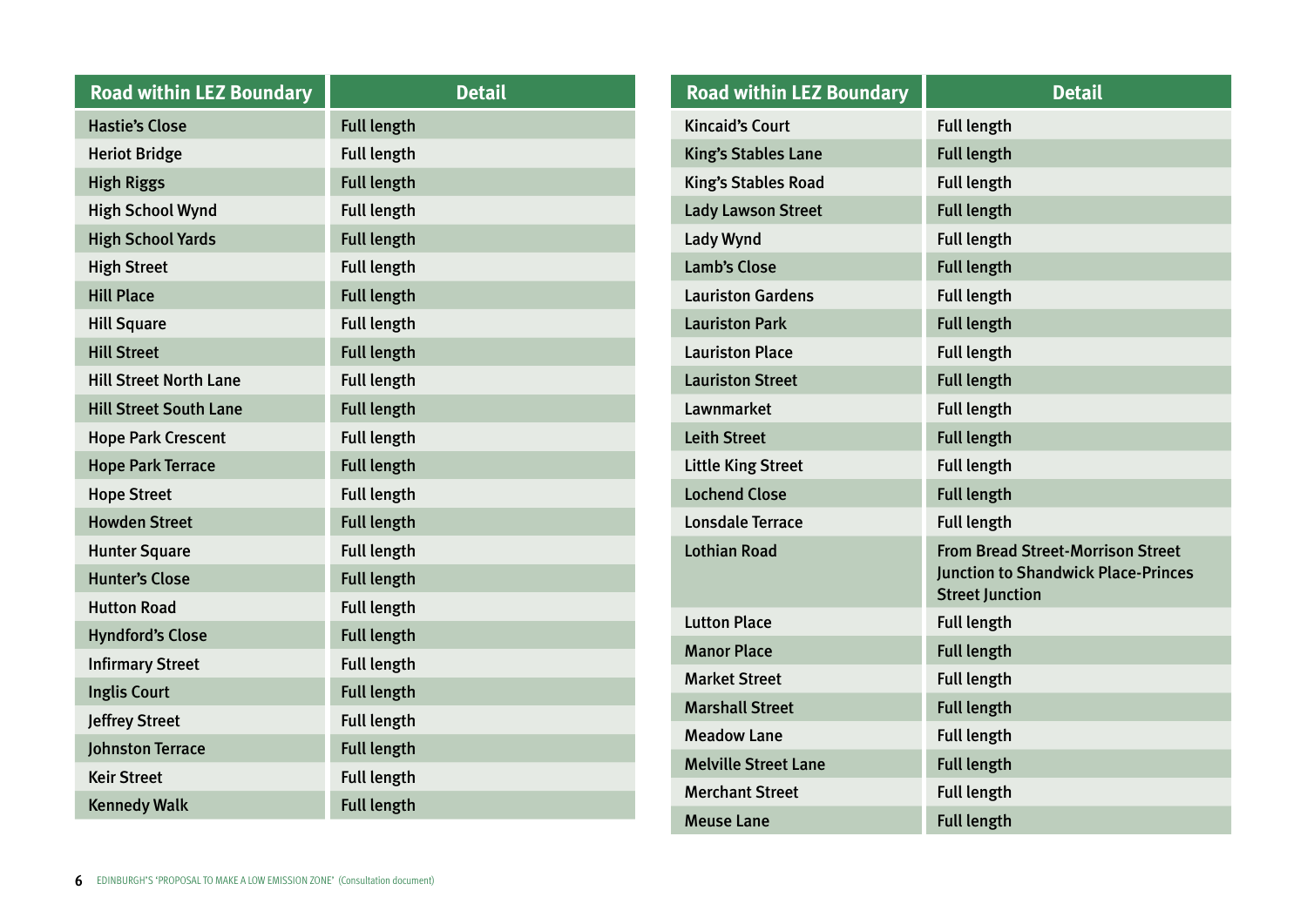| <b>Road within LEZ Boundary</b> | <b>Detail</b>      |
|---------------------------------|--------------------|
| <b>Montague Street</b>          | <b>Full length</b> |
| <b>Morgan Lane</b>              | <b>Full length</b> |
| <b>Morrison Link</b>            | <b>Full length</b> |
| <b>Mound Place</b>              | <b>Full length</b> |
| <b>Multrees Walk</b>            | <b>Full length</b> |
| <b>Nether Bakehouse</b>         | <b>Full length</b> |
| <b>Nether Craigwell</b>         | <b>Full length</b> |
| <b>New Assembly Close</b>       | <b>Full length</b> |
| <b>New Johns Place</b>          | <b>Full length</b> |
| <b>New Skinner's Close</b>      | <b>Full length</b> |
| <b>New Street</b>               | <b>Full length</b> |
| <b>Nicolson Square</b>          | <b>Full length</b> |
| <b>Nicolson Street</b>          | <b>Full length</b> |
| <b>Niddry Street</b>            | <b>Full length</b> |
| <b>Niddry Street South</b>      | <b>Full length</b> |
| <b>Nightingale Way</b>          | <b>Full length</b> |
| <b>North Bank Street</b>        | <b>Full length</b> |
| <b>North Bridge</b>             | <b>Full length</b> |
| <b>North Castle Street</b>      | <b>Full length</b> |
| <b>North Charlotte Street</b>   | <b>Full length</b> |
| <b>North St Andrew Lane</b>     | <b>Full length</b> |
| <b>North St Andrew Street</b>   | <b>Full length</b> |
| <b>North St David Street</b>    | <b>Full length</b> |
| <b>Old Fishmarket Close</b>     | <b>Full length</b> |
| <b>Old Infirmary Lane</b>       | <b>Full length</b> |

| <b>Road within LEZ Boundary</b> | <b>Detail</b>                                                                                  |
|---------------------------------|------------------------------------------------------------------------------------------------|
| <b>Old Tolbooth Wynd</b>        | <b>Full length</b>                                                                             |
| <b>Oxford Street</b>            | <b>Full length</b>                                                                             |
| <b>Panmure Place</b>            | <b>Full length</b>                                                                             |
| <b>Pollock's Close</b>          | <b>Full length</b>                                                                             |
| <b>Porteous' Pend</b>           | <b>Full length</b>                                                                             |
| <b>Potterrow</b>                | <b>Full length</b>                                                                             |
| <b>Princes Street</b>           | <b>Full length</b>                                                                             |
| <b>Quarry Close</b>             | <b>Full length</b>                                                                             |
| <b>Queensferry Street</b>       | From Randolph Crescent-Randolph Place<br><b>Junction to Shandwick Place</b>                    |
| <b>Queensferry Street Lane</b>  | <b>Full length</b>                                                                             |
| <b>Ramsay Garden</b>            | <b>Full length</b>                                                                             |
| <b>Ramsay Lane</b>              | <b>Full length</b>                                                                             |
| <b>Randolph Lane</b>            | <b>Full length</b>                                                                             |
| <b>Randolph Place</b>           | <b>Full length</b>                                                                             |
| <b>Rankeillor Street</b>        | <b>Full length</b>                                                                             |
| <b>Reekies Court</b>            | <b>Full length</b>                                                                             |
| <b>Regent Road</b>              | From Roundabout outside St Andrew's<br><b>House to Princes Street-Leith Street</b><br>Junction |
| <b>Register Place</b>           | <b>Full length</b>                                                                             |
| <b>Reid's Close</b>             | <b>Full length</b>                                                                             |
| <b>Reid's Court</b>             | <b>Full length</b>                                                                             |
| <b>Richmond Lane</b>            | <b>Full length</b>                                                                             |
| <b>Richmond Place</b>           | <b>Full length</b>                                                                             |
| <b>Riego Street</b>             | <b>Full length</b>                                                                             |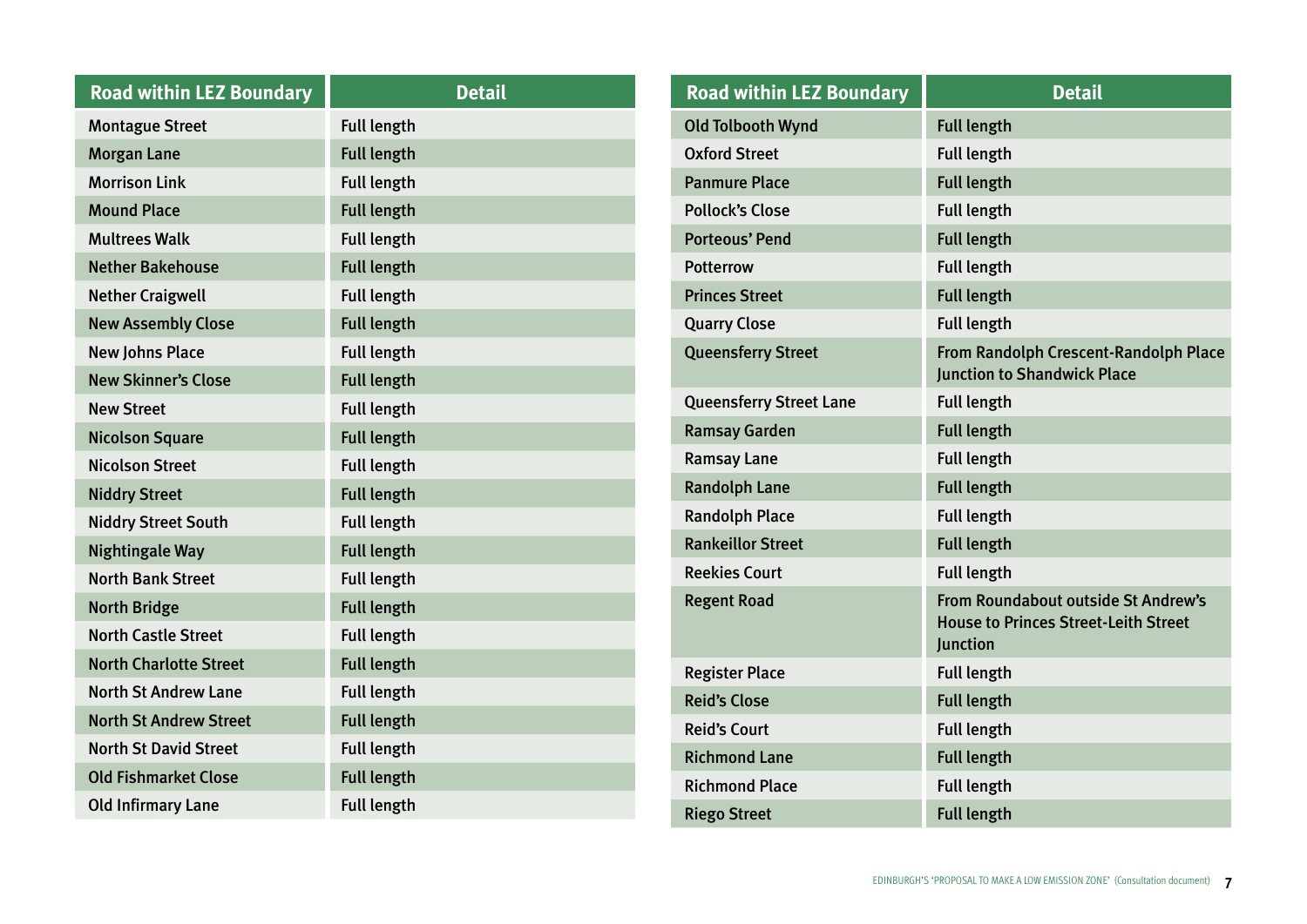| <b>Road within LEZ Boundary</b> | <b>Detail</b>      |
|---------------------------------|--------------------|
| <b>Robertson's Close</b>        | <b>Full length</b> |
| <b>Robertson's Court</b>        | <b>Full length</b> |
| <b>Rose Street</b>              | <b>Full length</b> |
| <b>Rose Street North Lane</b>   | <b>Full length</b> |
| <b>Rose Street South Lane</b>   | <b>Full length</b> |
| <b>Roxburgh Place</b>           | <b>Full length</b> |
| <b>Roxburgh Street</b>          | <b>Full length</b> |
| <b>Rutland Court</b>            | <b>Full length</b> |
| <b>Rutland Court Lane</b>       | <b>Full length</b> |
| <b>Rutland Square</b>           | <b>Full length</b> |
| <b>Rutland Street</b>           | <b>Full length</b> |
| <b>Shandwick Place</b>          | <b>Full length</b> |
| <b>Simon Square</b>             | <b>Full length</b> |
| <b>Simpson Loan</b>             | <b>Full length</b> |
| <b>South Bridge</b>             | <b>Full length</b> |
| <b>South Charlotte Street</b>   | <b>Full length</b> |
| <b>South Clerk Street</b>       | <b>Full length</b> |
| <b>South College Street</b>     | <b>Full length</b> |
| South Gray's Close              | <b>Full length</b> |
| <b>South St Andrew Street</b>   | <b>Full length</b> |
| <b>South St David Street</b>    | <b>Full length</b> |
| <b>Spittal Street</b>           | <b>Full length</b> |
| <b>Spittal Street Lane</b>      | <b>Full length</b> |
| <b>St Andrew Square</b>         | <b>Full length</b> |
| <b>St Giles Street</b>          | <b>Full length</b> |

| <b>Road within LEZ Boundary</b>       | <b>Detail</b>      |
|---------------------------------------|--------------------|
| <b>St James Place</b>                 | <b>Full length</b> |
| <b>St James Square</b>                | <b>Full length</b> |
| <b>St John Street</b>                 | <b>Full length</b> |
| <b>St Mary's Street</b>               | <b>Full length</b> |
| <b>St Ninian's Row</b>                | <b>Full length</b> |
| <b>St Patrick Square</b>              | <b>Full length</b> |
| <b>St Patrick Street</b>              | <b>Full length</b> |
| <b>Stafford Street</b>                | <b>Full length</b> |
| <b>Stafford Street Lane</b>           | <b>Full length</b> |
| <b>Stevenlaw's Close</b>              | <b>Full length</b> |
| <b>Sugarhouse Close</b>               | <b>Full length</b> |
| <b>Teviot Place</b>                   | <b>Full length</b> |
| <b>The Mound</b>                      | <b>Full length</b> |
| <b>Thistle Court</b>                  | <b>Full length</b> |
| <b>Thistle Street</b>                 | <b>Full length</b> |
| <b>Thistle Street North East Lane</b> | <b>Full length</b> |
| <b>Thistle Street North West Lane</b> | <b>Full length</b> |
| <b>Thistle Street South East Lane</b> | <b>Full length</b> |
| <b>Thistle Street South West Lane</b> | <b>Full length</b> |
| <b>Tron Square</b>                    | <b>Full length</b> |
| <b>Upper Bow</b>                      | <b>Full length</b> |
| Vennel                                | <b>Full length</b> |
| <b>Victoria Street</b>                | <b>Full length</b> |
| <b>Walker Street</b>                  | <b>Full length</b> |
| <b>Warden's Close</b>                 | <b>Full length</b> |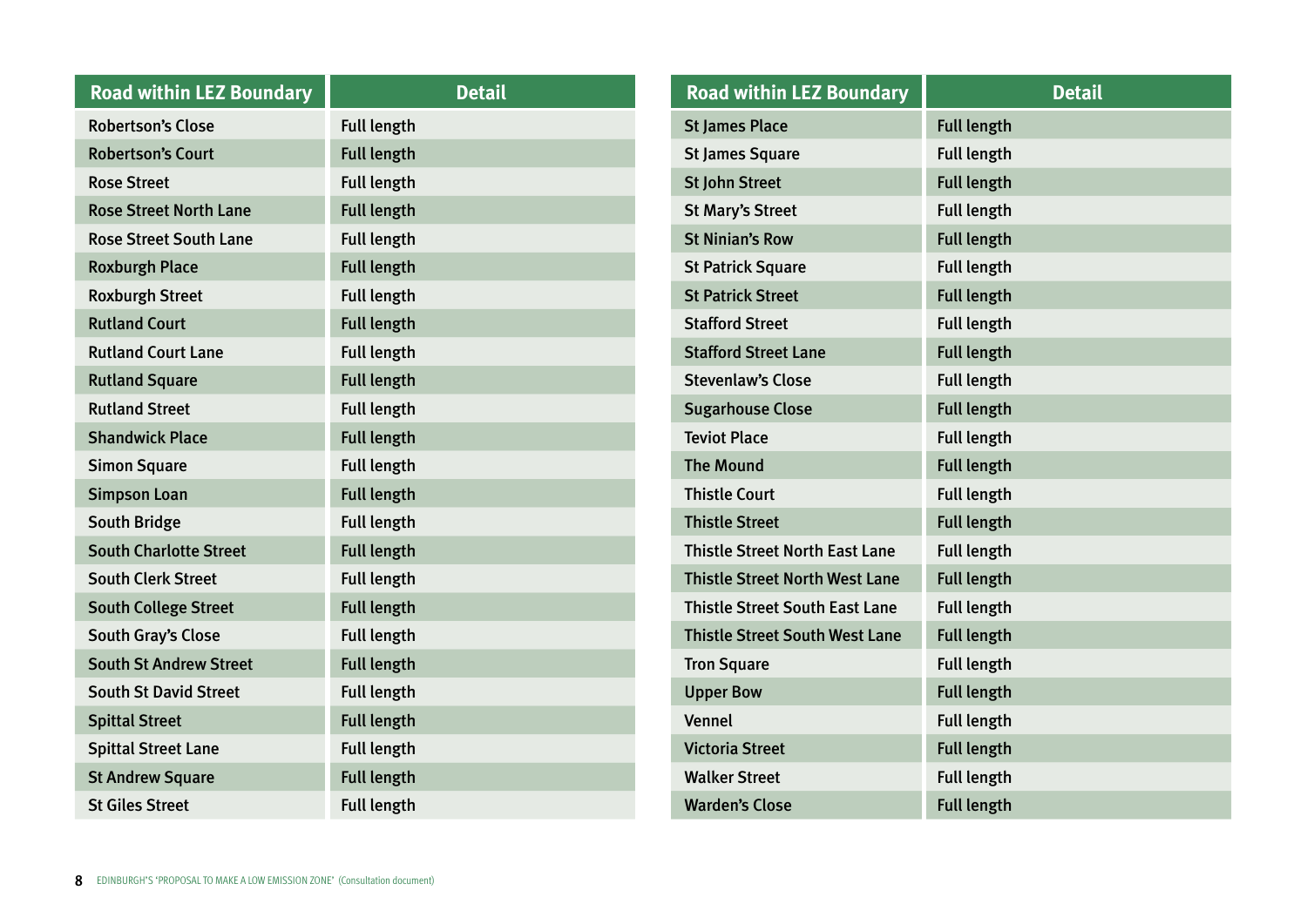<span id="page-10-0"></span>

| <b>Road within LEZ Boundary</b>       | <b>Detail</b>                                  |
|---------------------------------------|------------------------------------------------|
| <b>Waterloo Place</b>                 | <b>Full length</b>                             |
| <b>Waverley Bridge</b>                | <b>Full length</b>                             |
| <b>Webster's Land</b>                 | <b>Full length</b>                             |
| <b>West Adam Street</b>               | <b>Full length</b>                             |
| <b>West Approach Road</b>             | From Morrison Link Junction to Lothian<br>Road |
| <b>West Bow</b>                       | <b>Full length</b>                             |
| <b>West College Street</b>            | <b>Full length</b>                             |
| <b>West Crosscauseway</b>             | <b>Full length</b>                             |
| <b>West Nicolson Street</b>           | <b>Full length</b>                             |
| <b>West Port</b>                      | <b>Full length</b>                             |
| <b>West Register Street</b>           | <b>Full length</b>                             |
| <b>West Register Street Lane</b>      | <b>Full length</b>                             |
| <b>West Richmond Street</b>           | <b>Full length</b>                             |
| <b>William Street</b>                 | <b>Full length</b>                             |
| <b>William Street North East Lane</b> | <b>Full length</b>                             |
| <b>William Street North West Lane</b> | <b>Full length</b>                             |
| <b>William Street South East Lane</b> | <b>Full length</b>                             |
| <b>William Street South West Lane</b> | <b>Full length</b>                             |
| <b>Windmill Lane</b>                  | <b>Full length</b>                             |
| <b>Windmill Place</b>                 | <b>Full length</b>                             |
| <b>Windmill Street</b>                | <b>Full length</b>                             |
| <b>Young Street</b>                   | <b>Full length</b>                             |
| <b>Young Street North Lane</b>        | <b>Full length</b>                             |
| <b>Young Street South Lane</b>        | <b>Full length</b>                             |

## **4.2 Grace period**

A grace period of two years will begin on the date the LEZ is introduced and will apply to all vehicles. This means that, with a proposed start date of 31st May 2022 the LEZ will not be enforced until 1st June 2024. This will allow time for those with non compliant cars time to adjust, it will also allow time for any transport infrastructure changes or road construction considerations that are required for the LEZ to function efficiently.

## **4.3 Hours of Operation and Enforcement**

The LEZ will operate 24 hours a day, 365 a year. The legislation governing the LEZ allows for suspension of the LEZ for the duration of events of local or national significance. Requirement for a suspension for events would be determined on a case by case basis. The LEZ can also be suspended in emergency situations, such as an accident on the wider road network that requires all vehicles to be temporarily diverted through the LEZ area (but only where vehicles follow prescribed diversionary routes).

In conjunction with the regulations and guidance, Automatic Number Plate Recognition (ANPR) cameras will be used as the basis of enforcement, in line with Scotland's other proposed LEZs.

## **4.4 Vehicles Included**

Due to the scale of existing air quality issues in the city centre it is proposed that the LEZ apply to all types of vehicles, except motorcycles and mopeds. This means that cars (light passenger vehicles), minibuses, buses and coaches, light goods vehicles and heavy goods vehicles that do not meet minimum emission standards or are not subject to an exemption (see section 4.5) are covered by the LEZ.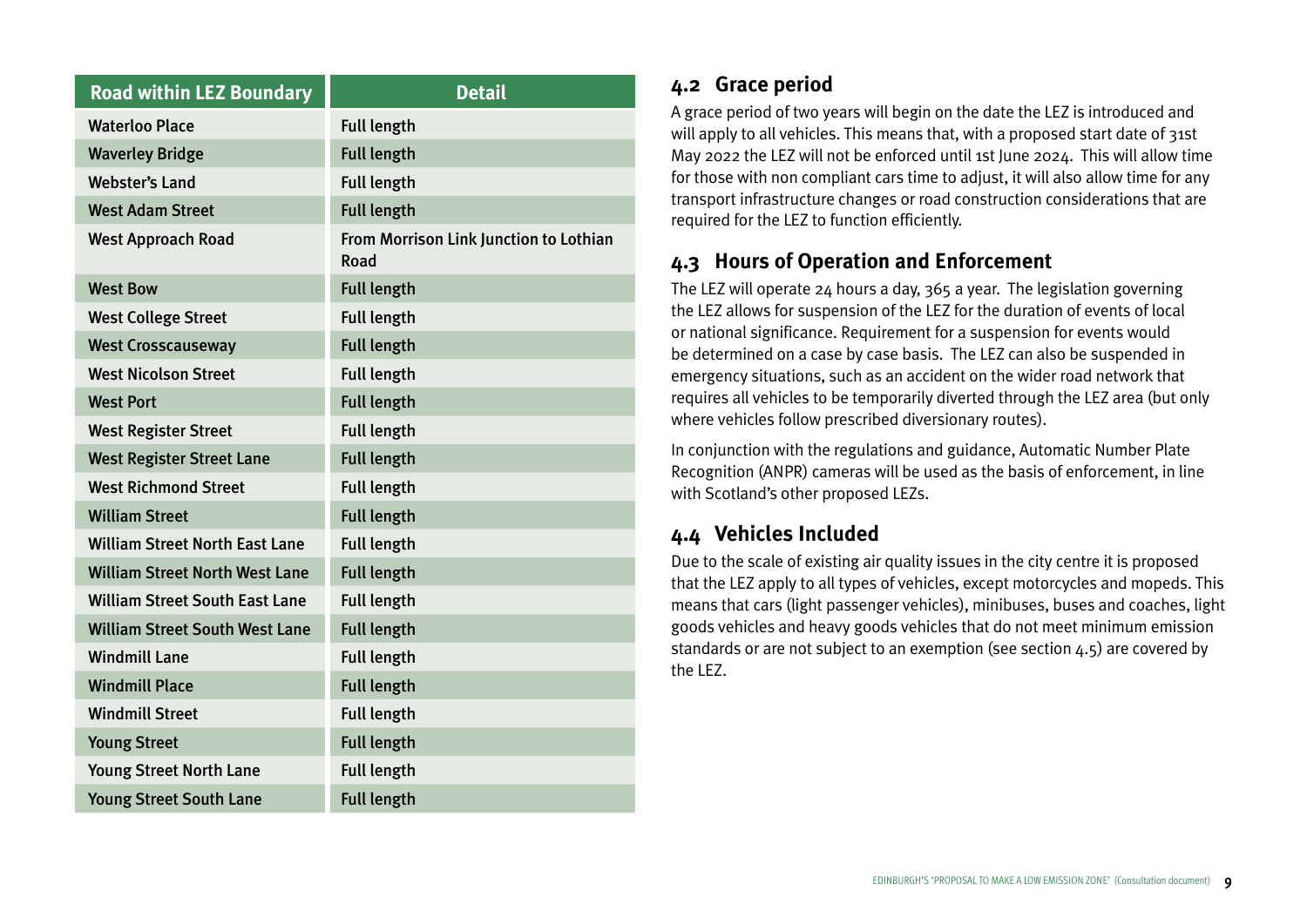#### <span id="page-11-0"></span>*Table 2: Vehicle types within scope of the LEZ*

| <b>Vehicle</b>                                     | <b>Vehicle</b><br><b>Category</b> | <b>Description</b>                                                                                                                                                                                    |  |  |  |
|----------------------------------------------------|-----------------------------------|-------------------------------------------------------------------------------------------------------------------------------------------------------------------------------------------------------|--|--|--|
| Light<br>passenger<br>vehicles                     | M <sub>1</sub>                    | Vehicles designed and constructed<br>for the carriage of passengers and<br>comprising no more than eight<br>seats in addition to the driver's<br>seat.                                                |  |  |  |
| <b>Minibus</b>                                     | M <sub>2</sub>                    | Vehicles designed and constructed<br>for the carriage of passengers,<br>comprising more than eight seats<br>in addition to the driver's seat,<br>and having a maximum mass not<br>exceeding 5 tonnes. |  |  |  |
| <b>Bus and</b><br>coach                            | M <sub>3</sub>                    | Vehicles designed and constructed<br>for the carriage of passengers,<br>comprising more than eight seats<br>in addition to the driver's seat, and<br>having a maximum mass exceeding<br>5 tonnes.     |  |  |  |
| Light<br>Goods<br><b>Vehicles</b><br>(LGVs)        | N <sub>1</sub>                    | Vehicles designed and constructed<br>for the carriage of goods and<br>having a maximum mass not<br>exceeding 3.5 tonnes.                                                                              |  |  |  |
| <b>Heavy</b><br>Goods<br><b>Vehicles</b><br>(HGVs) | N <sub>2</sub>                    | Vehicles designed and constructed<br>for the carriage of goods and<br>having a maximum mass exceeding<br>3.5 tonnes but not exceeding 12<br>tonnes.                                                   |  |  |  |
|                                                    | N <sub>3</sub>                    | Vehicles designed and constructed<br>for the carriage of goods and<br>having a maximum mass exceeding<br>12 tonnes.                                                                                   |  |  |  |

Vehicles which meet the minimum emission standards can freely enter the LEZ and are defined as 'compliant'. Emission standards are categorised by Euro standards and fuel type and can be broadly summarised as:

- Euro 6: diesel cars and light goods vehicles (generally those registered from September 2015)
- Euro 4: petrol cars and light goods vehicles (generally those registered from January 2006)
- Euro VI: HGVs, buses/coaches (generally those registered from January 2013)

Vehicles can be retrofitted with emission abatement technology to improve emissions. Suitably certified retrofitted or repowered vehicles - where the emission standards are confirmed to a Euro 6/VI standard equivalent - will also be LEZ compliant.

As per the national default position across all Scottish LEZs, the LEZ will not apply to motorcycles and mopeds as their contribution to NO2 emissions is limited.

As these are minimum standards, it should be noted that zero emission vehicles including electric and hydrogen powered vehicles, would also be considered compliant.

The [vehicle checker](https://www.lowemissionzones.scot/get-ready/vehicle-registration-checker) on the [Low Emission Zones Scotland](https://www.lowemissionzones.scot/) website gives an indication of whether a specific vehicle may be compliant.

## **4.5 Exemptions**

Some vehicles (and groups of vehicles) will be exempt from the LEZ. [The Low](https://www.legislation.gov.uk/ssi/2021/177/contents/made)  [Emission Zones \(Emission Standards,](https://www.legislation.gov.uk/ssi/2021/177/contents/made)  [Exemptions and Penalty Charges\)](https://www.legislation.gov.uk/ssi/2021/177/contents/made)  [\(Scotland\) Regulations 2021](https://www.legislation.gov.uk/ssi/2021/177/contents/made) sets out national exemptions which will apply across the LEZs in all four Scottish cities. This is summarised in table 3.

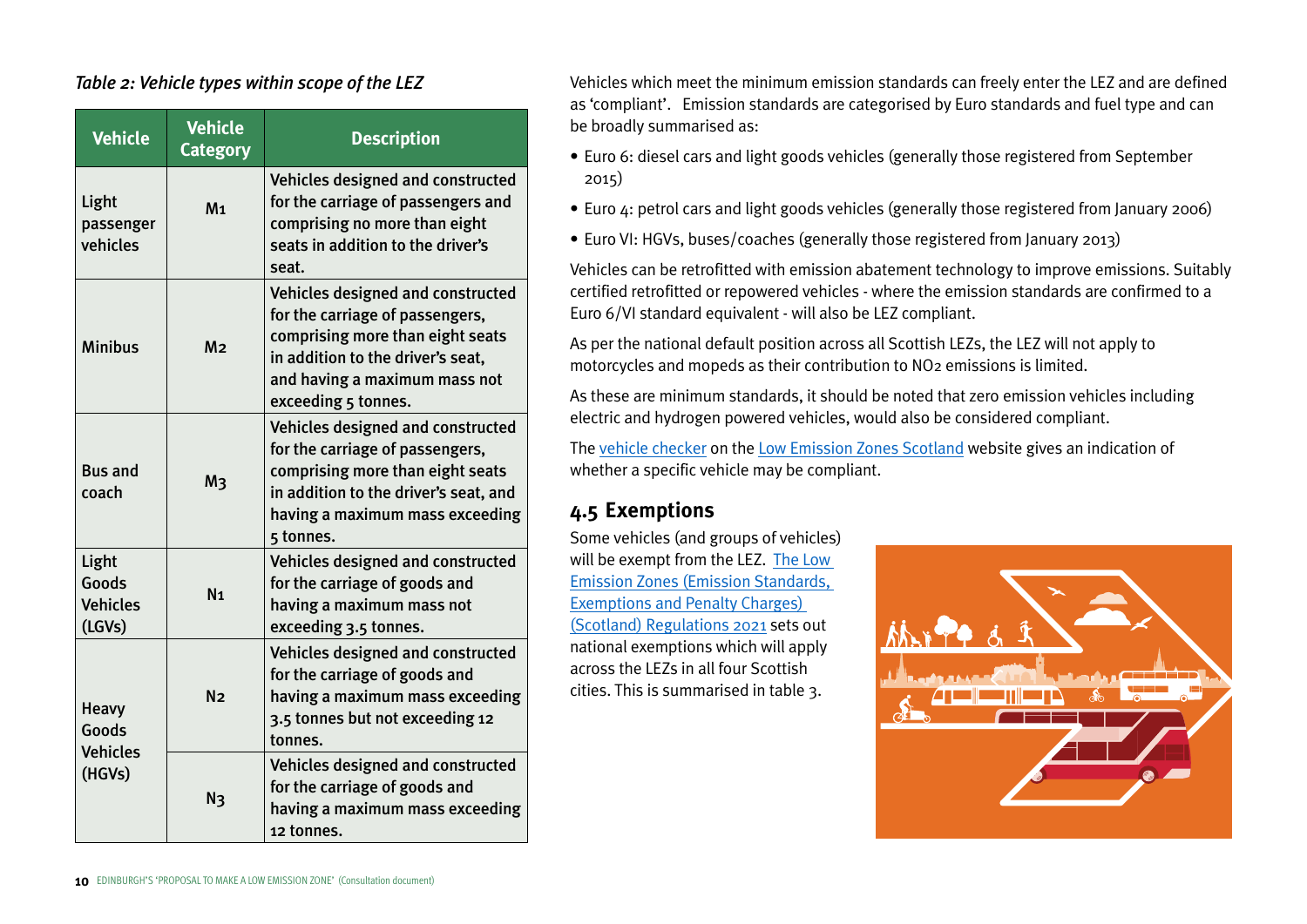## <span id="page-12-0"></span> *Table 3 – Exempt vehicle types*

| <b>Vehicle type or</b><br>classification    | <b>Description</b>                                                                                                                                                                                                                                                                                                                         |  |  |  |  |  |
|---------------------------------------------|--------------------------------------------------------------------------------------------------------------------------------------------------------------------------------------------------------------------------------------------------------------------------------------------------------------------------------------------|--|--|--|--|--|
| Emergency<br>vehicles                       | The vehicle is being driven by any person who is:                                                                                                                                                                                                                                                                                          |  |  |  |  |  |
|                                             | • undertaking their duty as a constable;                                                                                                                                                                                                                                                                                                   |  |  |  |  |  |
|                                             | providing a response to an emergency at the request of the Scottish Ambulance Service Board;<br>$\bullet$                                                                                                                                                                                                                                  |  |  |  |  |  |
|                                             | exercising the functions of the Scottish Ambulance Service Board, the Scottish Fire and Rescue Service, Her Majesty's Coastguard or the<br>$\bullet$<br><b>National Crime Agency.</b>                                                                                                                                                      |  |  |  |  |  |
| Naval, military<br>or air force<br>vehicles | • Vehicles being used for naval, military or air force purposes.                                                                                                                                                                                                                                                                           |  |  |  |  |  |
| <b>Historic</b><br>vehicles                 | • The vehicle was manufactured or registered under the Vehicle Excise and Registration Act 1994 for the first time at least 30 years ago;                                                                                                                                                                                                  |  |  |  |  |  |
|                                             | The vehicle is no longer in production; and<br>$\bullet$                                                                                                                                                                                                                                                                                   |  |  |  |  |  |
|                                             | • The vehicle has been historically preserved or maintained in its original state and has not undergone substantial changes in the technical<br>characteristics of its main components.                                                                                                                                                    |  |  |  |  |  |
| <b>Vehicles for</b><br>disabled<br>persons  | • The vehicle is being driven by any person who is in receipt of a badge (a blue badge) that has been issued under Section 21(2) of the<br><b>Chronically Sick and Disabled Persons Act 1970,</b>                                                                                                                                          |  |  |  |  |  |
|                                             | a passenger in the vehicle has been issued with a badge under that Section of that Act; or<br>$\bullet$                                                                                                                                                                                                                                    |  |  |  |  |  |
|                                             | a badge for the vehicle has been issued under Section $21(4)$ of that Act; or<br>$\bullet$                                                                                                                                                                                                                                                 |  |  |  |  |  |
|                                             | a reduction in annual rate of vehicle excise duty applies because the vehicle is being used by a disabled person in receipt of personal<br>$\bullet$<br>independence payment at the standard rate; or                                                                                                                                      |  |  |  |  |  |
|                                             | Vehicles registered with a 'disabled' or 'disabled passenger vehicles' tax class e.g. the vehicle is exempt from payment of vehicle excise duty<br>$\bullet$<br>under paragraph $19(1)$ or $20(1)$ of schedule 2 of the Vehicle Excise and Registration Act $1994$ (exemptions from excise duty for vehicles used<br>by disabled persons). |  |  |  |  |  |
| Showman                                     | • Vehicles described as either "showman's goods vehicle" or "showman's vehicle" according to Section 62(1) of the Vehicle Excise and                                                                                                                                                                                                       |  |  |  |  |  |
| vehicles                                    | Registration Act 1994. Note: these are highly specialised vehicles used for the purposes of travelling showmen, where the vehicle is used<br>during the performance, used for the purpose of providing the performance or used for carrying performance equipment.                                                                         |  |  |  |  |  |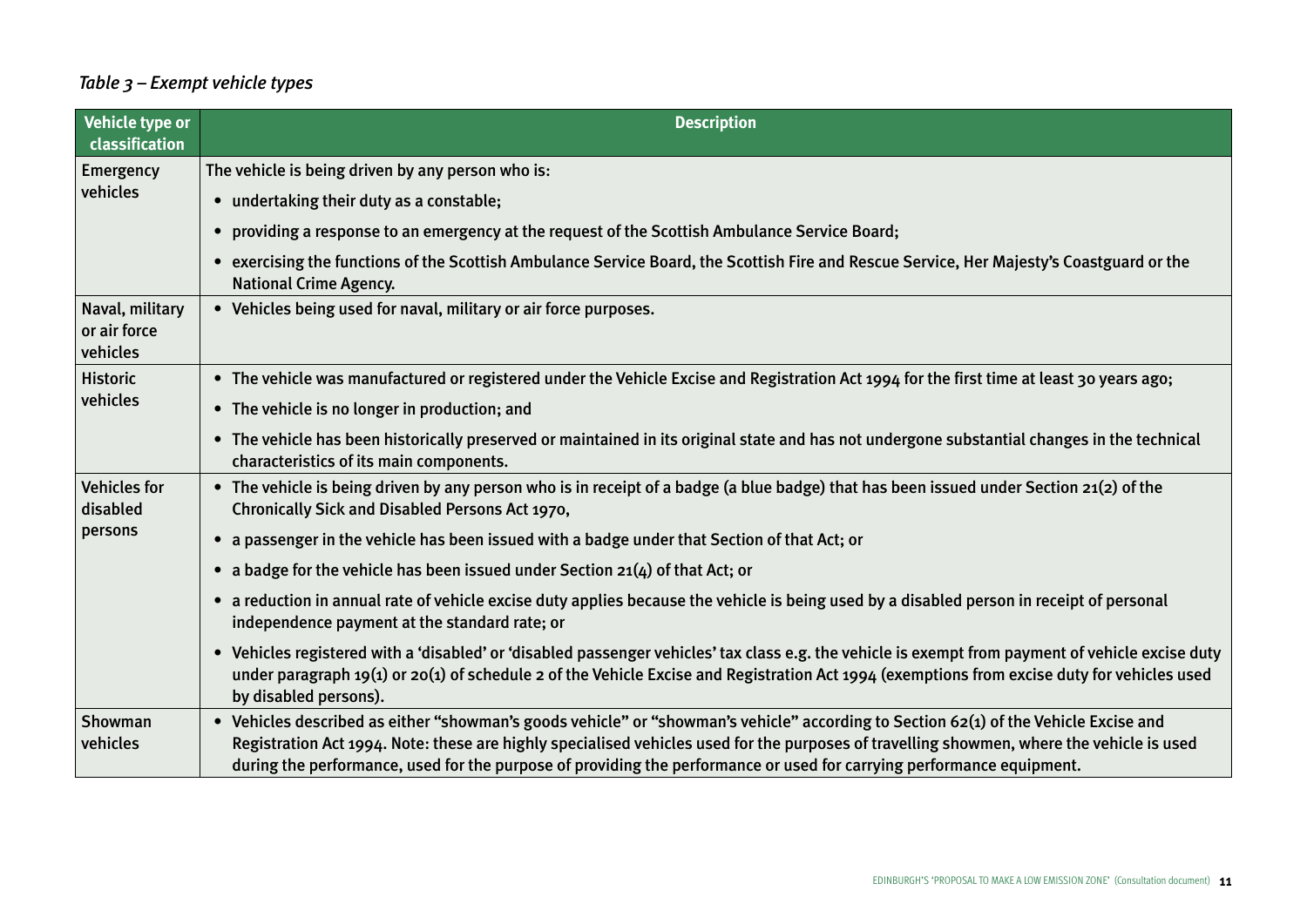<span id="page-13-0"></span>The Council may be able to grant time-limited exemptions (for a vehicle or type of vehicle), however to encourage compliance and protect public health exemptions can only be granted in exceptional circumstances. The findings of the Integrated Impact Assessment work, discussions with stakeholders and this consultation process will explore the impact of the Scheme on affected groups, to inform any amendments to the proposed operation of the LEZ.

## **4.6 Penalty charges and surcharges**

Any vehicle within the scope of the scheme which does not meet the minimum emission standard will be subject to penalties according to the Regulations and are defined as 'non-compliant'.

Penalty rates, discounts and surcharges are consistent across all of the Scottish LEZs and are set by Scottish Ministers within [The Low Emission Zones \(Emission](https://www.legislation.gov.uk/ssi/2021/177/contents/made)  [Standards, Exemptions and Penalty Charges\) \(Scotland\) Regulations 2021](https://www.legislation.gov.uk/ssi/2021/177/contents/made) for each vehicle category.

| <b>Vehicle category</b>         | <b>Initial</b><br><b>Penalty</b><br><b>Charge</b> | <b>Subsequent Penalty</b><br><b>Charges</b> |      |      |      |
|---------------------------------|---------------------------------------------------|---------------------------------------------|------|------|------|
|                                 | 1                                                 | $\mathbf{2}$                                | 3    | 4    | 5    |
| Light passenger vehicle         | £60                                               | f <sub>120</sub>                            | £240 | £480 |      |
| <b>Mininbus</b>                 | £60                                               | f <sub>120</sub>                            | E240 | £480 | £960 |
| <b>Bus and coach</b>            | £60                                               | £120                                        | E240 | £480 | £960 |
| Light goods vehicles            | £60                                               | £120                                        | £240 | £480 |      |
| Heavy goods vehicle             | £60                                               | £120                                        | £240 | £480 | £960 |
| <b>Special Purpose Vehicles</b> | £60                                               | f <sub>120</sub>                            | E240 | £480 |      |

#### *Table 4 – LEZ penalty rates and surcharges*

A 'surcharge' is essentially a graduation of penalties for repeat offenders such that the penalty charge can be escalated within set rules to a level to discourage further contraventions. The initial penalty charge for all non-compliant vehicles across all vehicle categories is set at £60, with a payment period set at 28 days from the date the penalty charge notice was served. The penalty charge rate is reduced by 50% if paid within 14 days and can also increase by 50% if payment has not been made within the 28 day payment period.

## **4.7 Displacement and mitigation**

A concern relating to LEZs are the possible displacement impacts leading to air pollution worsening in boundary locations, due to vehicles diverting around the boundary, rather than entering the zone. Experience from London and other European cities indicate that cleaner vehicles tend to use the surrounding LEZs, spreading the benefit. Modelling assessment work undertaken to understand the potential air quality issues of a LEZ shows that air quality outwith the City Centre will not generally worsen as a result of a City Centre LEZ but that there is potential for some short-lived localised impacts.

To account for these potential impacts the Council is developing a Network Management Strategy to ensure that the traffic network functions effectively. This will minimise the impact of traffic displacement arising from the operation of the LEZ. Mitigation measures that may be brought forward as a part of this strategy could include:

- junction reconfiguration and other road changes
- optimisation of traffic signal phases
- improved signage
- reconsideration of loading requirements

A robust monitoring regime will also be put in place to ensure that the road network functions efficiently and that there are no negative impacts from the LEZ.